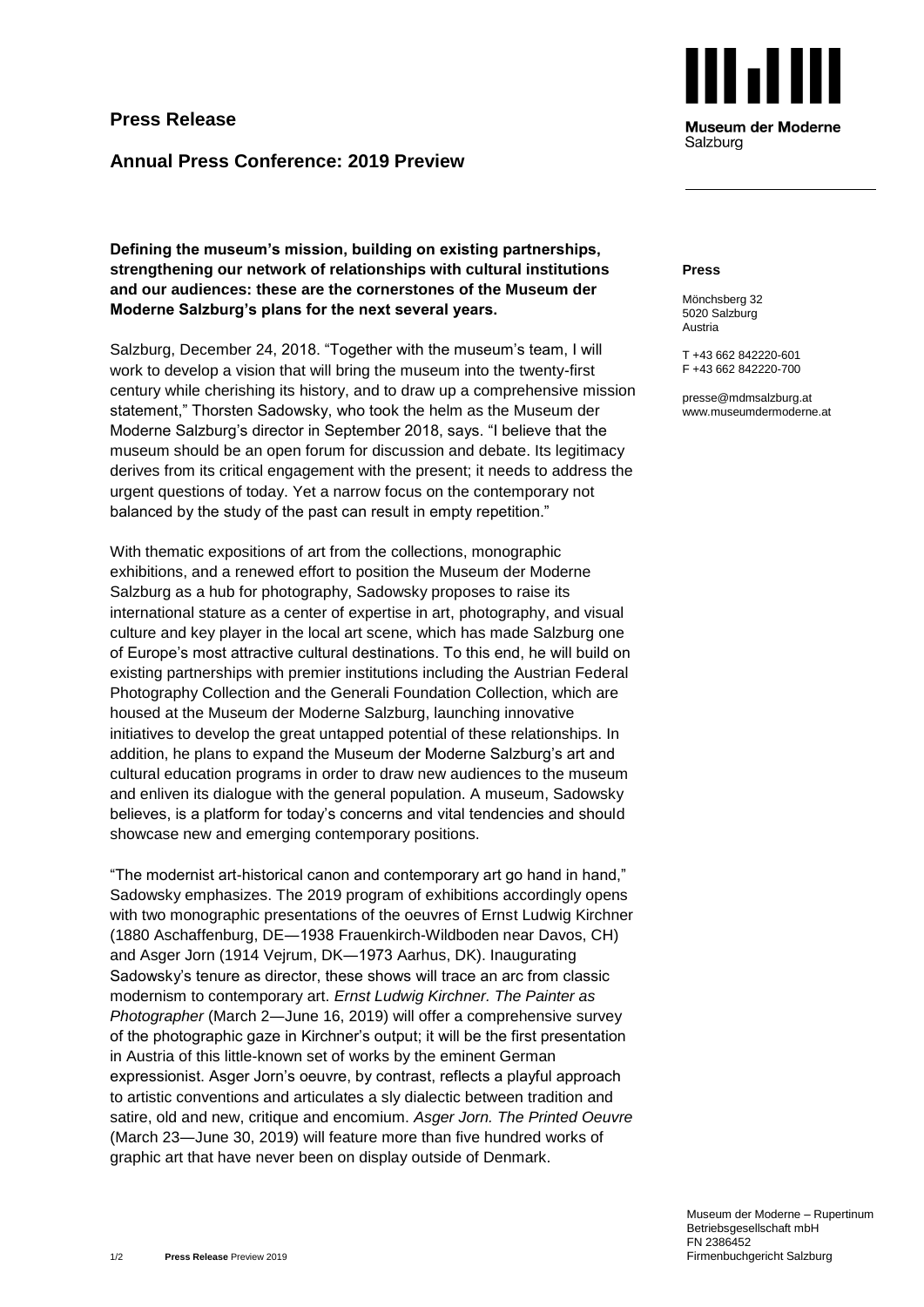One of the first expositions of art from the museum's holdings in 2019 will be *Humanity in Photographs. Recent Acquisitions of the Austrian Federal Photography Collection* (April 6―June 16, 2019), which will invite the public to discover this growing and evolving collection. Our long-running series of thematic exhibitions mounted in cooperation with the Generali Foundation will continue, with the eleventh (April 27―September 29, 2019) and twelfth (October 19, 2019―March 8, 2020) presentations scheduled to open in the new year. The Generali Foundation Study Center, too, will host several thematically focused shows throughout 2019.

The summer will bring two highlights of the Museum der Moderne Salzburg's 2019 programming. First, a grand exhibition of the oeuvre of the Israeli sculptor and video and installation artist Sigalit Landau (1969 Jerusalem, IL―Tel Aviv, IL) will open in both venues. For the past fifteen years, Landau has kept going back to the Dead Sea as a source of inspiration and laboratory for numerous works in which she creates fascinating metamorphoses, often probing questions of female identity and bodily experience. The shadows cast by the Holocaust, the tense political situation in Israel, and complex issues of justice, structural violence, and the economic exploitation of nature are other concerns that her powerful and multifaceted works explore. Titled *Salt Years* (July 6―November 17, 2019), her show will include numerous readymades baptized in the Dead Sea and a selection from Landau's most important works on video.

Then, we will celebrate the fiftieth anniversary of the landing of Apollo 11 on 21 July 2019 with a major exhibition produced in cooperation with the Kunsthaus Zürich: *Fly Me to the Moon. The Moon landing: 50 years on* (July 20―November 3, 2019). Roaming the history of art to gather a wide variety of creative renditions and interpretations of the moon, it will bring together diverse media, from copperplate prints and paintings to photographs, video art, and multimedia installations.

Dystopian miniatures and black humor will await visitors in the exhibition *Walter Martin & Paloma Muñoz. A Mind of Winter* (November 30, 2019―April 19, 2020). The artists, who are partners in life and work, create photographs and sculptures: surreal landscape dioramas and absurd and bizarre scenes that throw the precariousness and darker aspects of human relationships into sharp relief. Finally, the 2019 programming will conclude with a grand exhibition throwing open the doors of the Museum der Moderne Salzburg's storehouses (November 30, 2019―April 5, 2020). An abundant selection from our heterogeneous holdings will take up the walls and floors of the galleries on levels [3] and [4] of the Mönchsberg venue. An expedition into the less familiar regions of the collections, the show will also unearth treasures that have not seen the spotlight of a public presentation in decades.

#### **Press**

T +43 662 842220-601 F +43 662 842220-700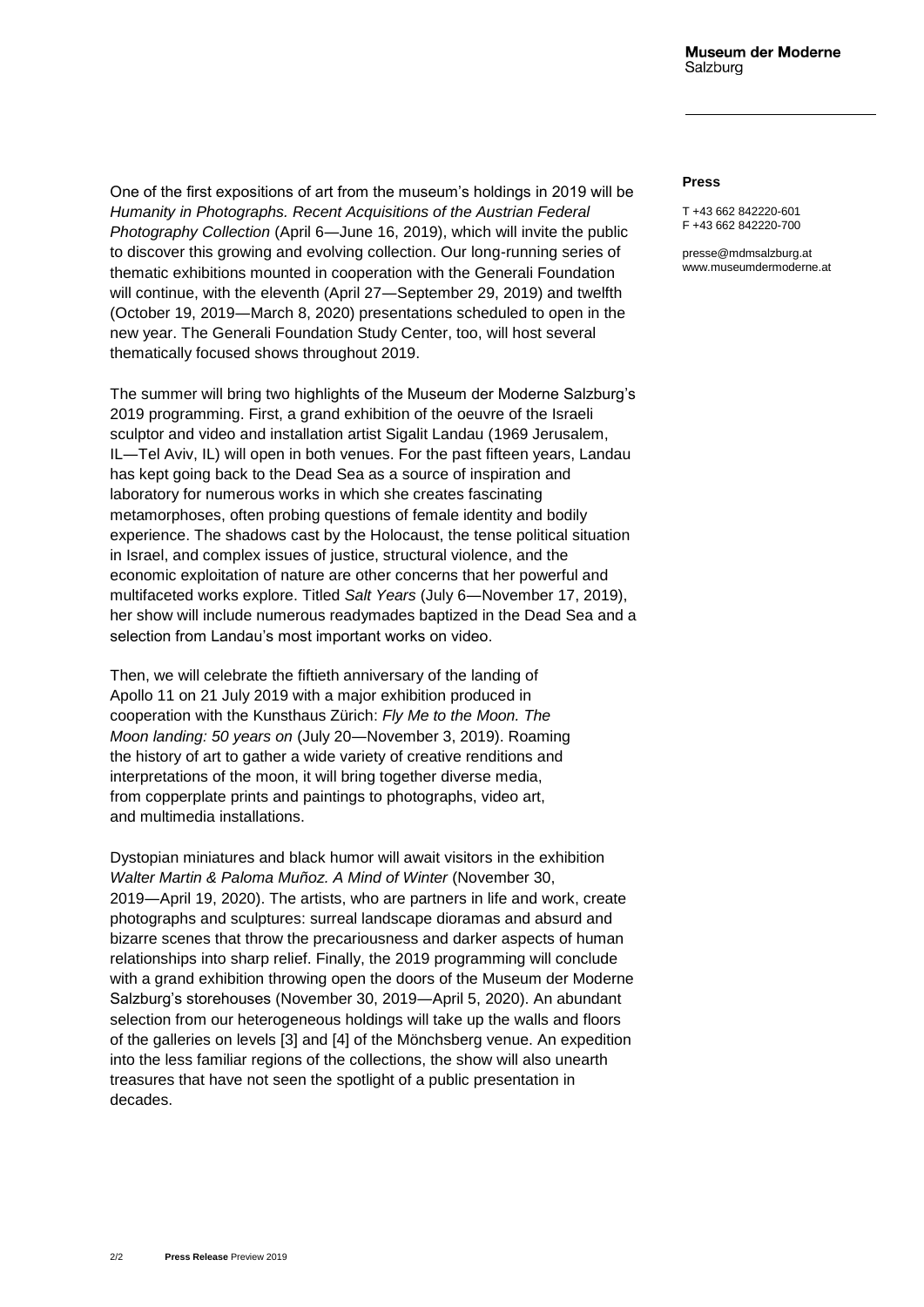

Salzburg

# **2019/2020 Exhibition Preview**

The Museum der Moderne is a renowned institution presenting thematically focused presentations of art from the collections and high-quality monographic exhibitions that have helped put Salzburg on the map as one of Europe's most attractive cultural destinations. One key item on the museum's agenda is to sharpen its profile as a hub for photography. My goal is to develop the Museum der Moderne Salzburg into an internationally recognized center of expertise in art, photography, and visual culture.

Thanks to the new art storage unit, the museum now boasts first-rate infrastructure allowing it to fulfill another crucial part of its mission: to care for and enlarge its collections. Innovative initiatives will allow us to make the most of our partnerships, especially with the Austrian Federal Photography Collection and the outstanding Generali Foundation Collection, which are on permanent loan to the museum.

As a storehouse of the collective cultural and creative memory, the Museum der Moderne Salzburg presents prominent Austrian and international positions that are fixtures of twentieth-century art history. At the same time, the museum is a platform for the concerns and tendencies of the present and showcases contemporary positions. The modernist art-historical canon and contemporary art go hand in hand. I envision the museum as an open forum for discussion and debate. Its legitimacy derives from its critical engagement with the present; it needs to address the urgent questions of today. Yet a narrow focus on the contemporary not balanced by the study of the past can result in empty repetition. That is why I look forward to working with the museum's team to develop a vision that will bring the museum into the twenty-first century while cherishing its history.

The programming for 2019 builds on the proven tradition of thematic presentations of art from our own diverse holdings as well as the eminent collections on permanent loan to the Museum der Moderne Salzburg, while the exhibitions of the art of Asger Jorn and Ernst Ludwig Kirchner draw a line from classic modernism to contemporary art. Jorn's exuberant creativity reflects his playful approach to artistic conventions and articulates a sly dialectic between tradition and satire, between critique and encomium. Kirchner, on the other hand, harnessed photography as a medium of image cultivation, inventing a fictional art critic who kept contemporaries guessing for no fewer than thirteen years and ran a very original marketing campaign for his creator's work.

Sigalit Landau's exhibition *Salt Years* spotlights a vital position in contemporary art: her work probes the existential and ambivalent qualities of challenging and extraordinary experiences. Visitors can also look forward to dystopian miniatures in the exhibition *A Mind of Winter* and a wide-ranging survey of artists' attempts to render the boundlessness of the macrocosm, gathered in the exhibition *Fly Me to the Moon* on occasion of the fiftieth anniversary of the Apollo 11 moon landing. Finally, we will open our galleries to the riches of our collections and invite the public to discover hidden treasures.

Dr. Thorsten Sadowsky **Director** 

Mönchsberg 32 5020 Salzburg Austria

T +43 662 842220-101 F +43 662 842220-700

office@mdmsalzburg.at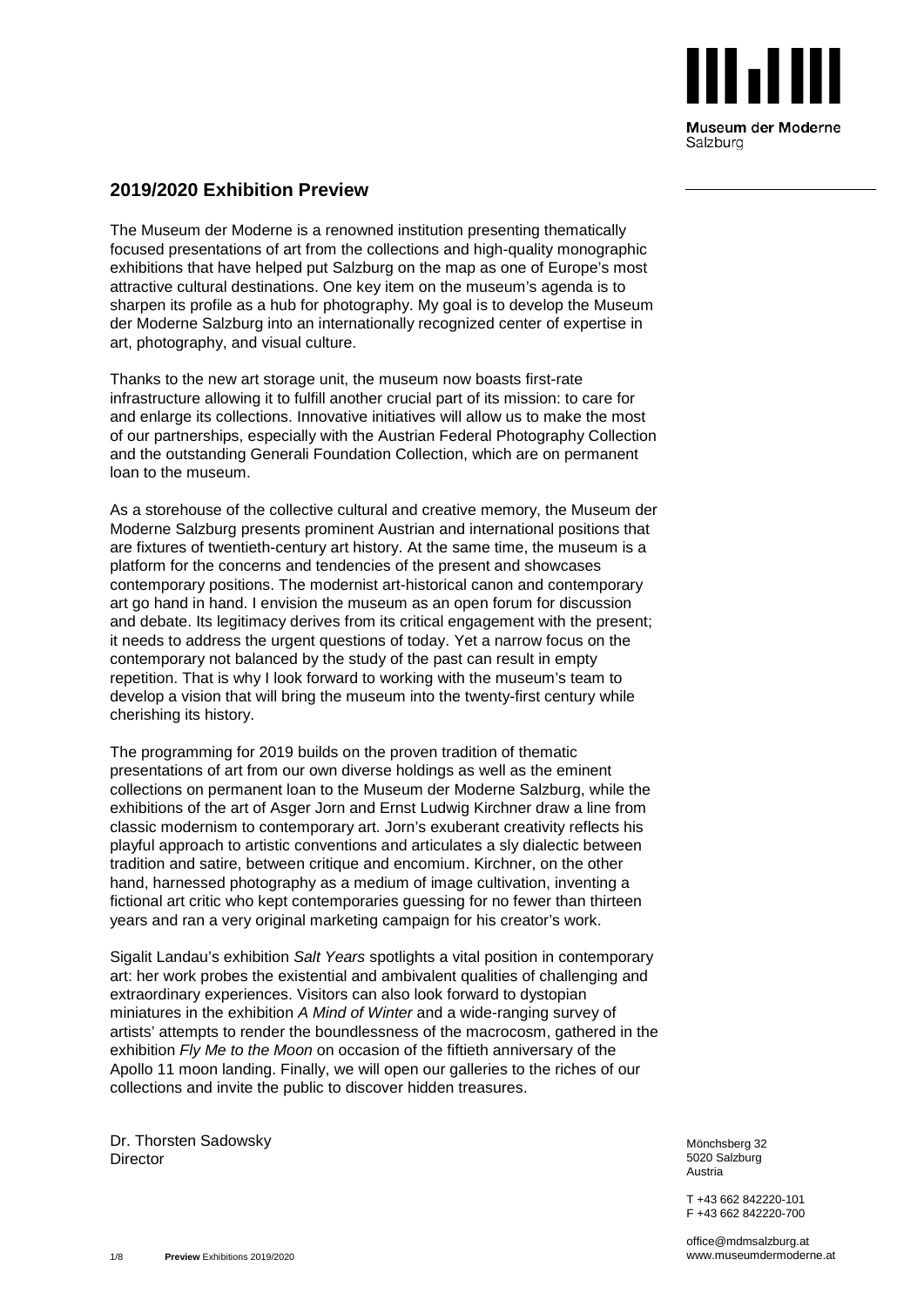### **Exhibitions spring to summer 2019**

**Ernst Ludwig Kirchner The Painter as Photographer** March 2―June 16, 2019 Opening reception: March 2, 2019 Mönchsberg [3]

The Kirchner Museum Davos has a large set of glass and cellulose negatives that Ernst Ludwig Kirchner produced between 1908 and 1938. In 2015–2016, the museum undertook a comprehensive review of its photography collection, which comprises ca. 1,500 works, including negatives as well as vintage and modern prints. All negatives were digitized, and high-end museum-quality silver gelatin prints were made. Thanks to this effort, it is now possible to illustrate the full spectrum of Kirchner's multifaceted and in some respects experimental use of the medium of photography.

Presenting a selection of ca. three hundred photographic works, the exhibition will include examples from all genres that Kirchner tried his hand at: nudes and studio scenes, portraits, landscapes, and object photography. Although he did not think of his photography as fine art, he extensively explored the medium's possibilities, employing photography as a tool that helped him devise compositional solutions; his art conversely reflects the vision of an inventory of the world in the photographic image. The exhibition undertakes a comprehensive synoptic study of the photographic gaze in Kirchner's work. It is the first presentation in Austria of this segment of the famous German expressionist's oeuvre, which has not received the attention it merits.

Produced in cooperation with the Kirchner Museum Davos.

**Curators:** Thorsten Sadowsky with Lena Nievers

**Asger Jorn The Printed Oeuvre** March 23―June 30, 2019 Opening reception: March 22, 2019 Mönchsberg [4]

Asger Jorn (1914 Vejrum, DK―1973 Aarhus, DK) is widely regarded as a key figure and colorful protagonist of the European avant-garde after World War II. Synthesizing Surrealism, art informel, action painting, and Nordic folk art, he forges a novel figurative mode in painting that arguably paves the way for the Neue Wilde in Germany and Austria as well as Italy's transavanguardia. Jorn's pictures celebrate a cheerful artistic vandalism, jettisoning all received ideas of value and form and embracing the creation of the marvelous, unwonted, mysterious, imaginary, and chaotic as the true mission of art. The legendary creatures that figure in many of his works should accordingly not be read as an effort to restore a mythical aspect to a disillusioned modernity; rather, they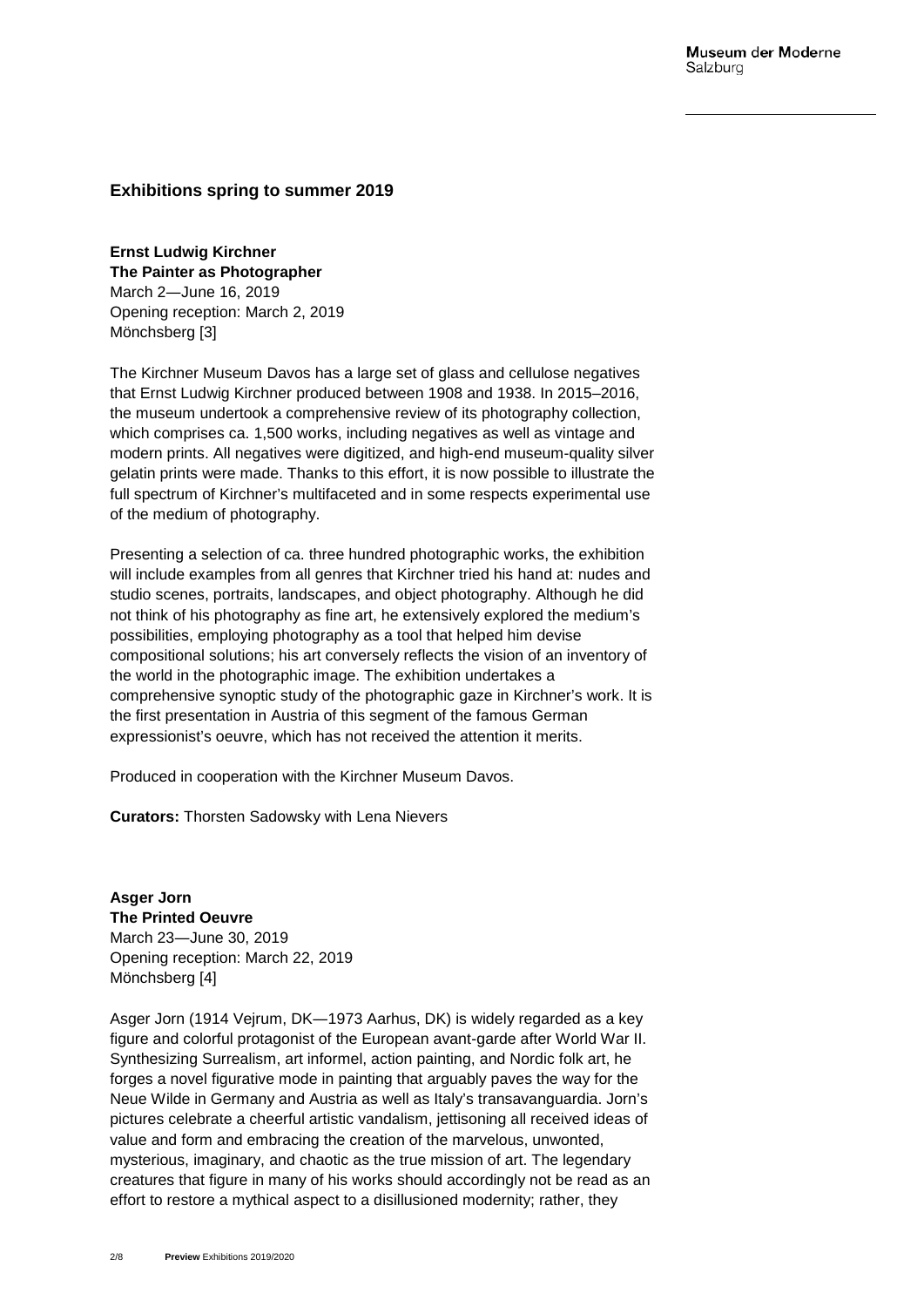function as a playful and experimental disruption of established visual practice, relentlessly subverting the aesthetic standards of high culture.

Jorn's renown as the preeminent Danish artist of the twentieth century rests on his work in painting and printmaking. The exhibition will be the first extensive presentation outside Denmark of his graphic oeuvre, which encompasses more than five hundred prints.

Produced in cooperation with the Museum Jorn, the exhibition will be accompanied by a publication.

**Curators:** Thorsten Sadowsky with Barbara Herzog and Lena Nievers

**Humanity in Photographs Recent Acquisitions of the Federal Photography Collection** April 6―June 16, 2019 Opening reception: April 5, 2019 Rupertinum [1] & [2]

This presentation of a selection of recent accessions to the Austrian Federal Photography Collection offers our visitors an opportunity to discover the growing and evolving collection and underscores its central significance for the Museum der Moderne Salzburg.

**Curators:** Christiane Kuhlmann with Andrea Lehner-Hagwood

**Sun stop!** April 6―November 17, 2019 (extended) Opening reception: April 5, 2019 Rupertinum [2] – Generali Foundation Study Center Presented by

Together, the writer Konrad Bayer (1932―1964 Vienna, AT) and the filmmaker Freddy Radax (b. 1932) developed the avant-garde film *Sonne halt!* (Sun stop!) at the beginning of the 1960s. Bayer plays the main role in this, a double figure of dandy and sailor, who brings the sun to explode with a gunshot blast and thus changes the view on things. Radax's view of film, as constantly moving material, adds the writer Bayer with passages from his unfinished novel *the sixth sense* to a "film poem".

**Curator:** Marijana Schneider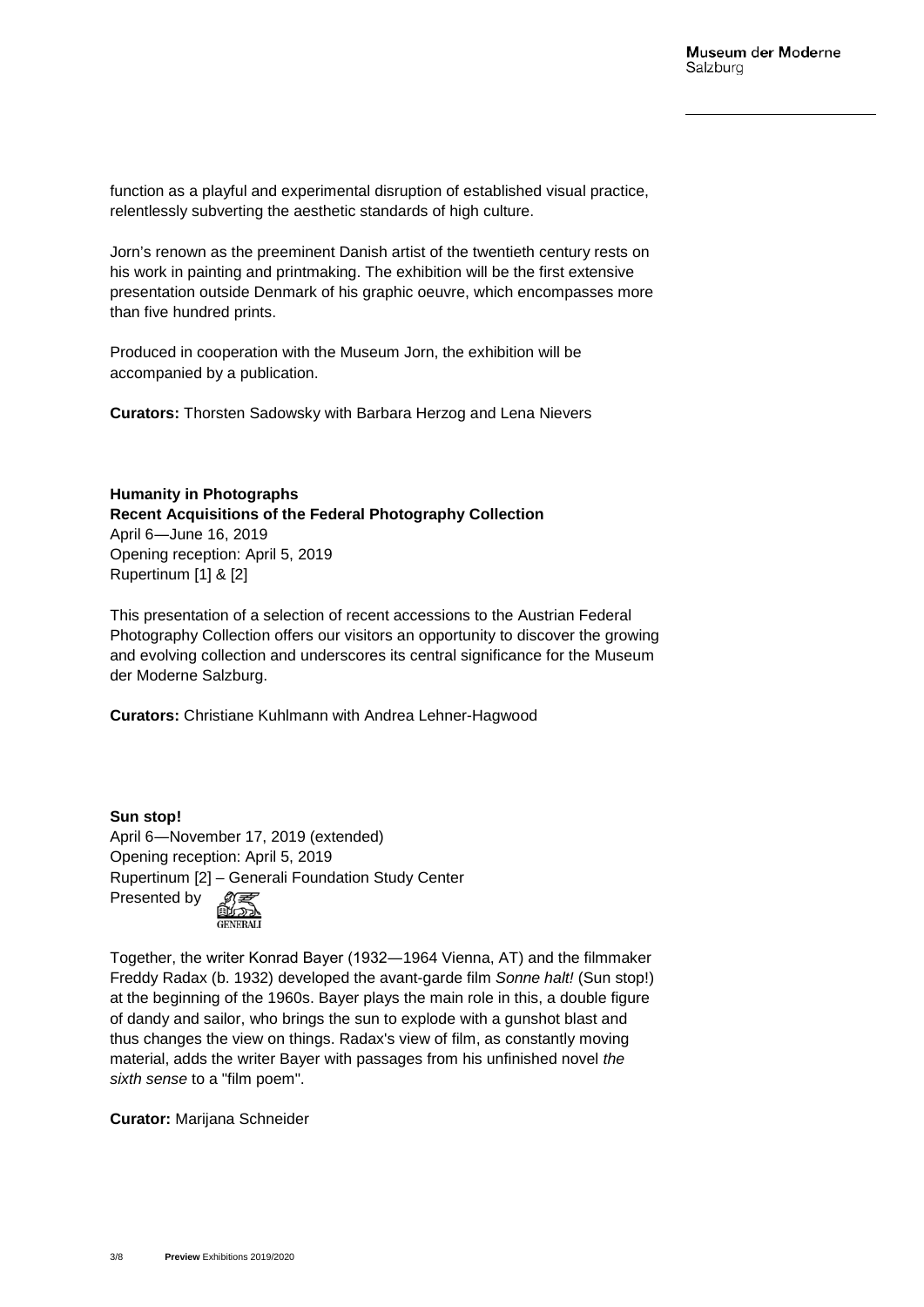**all natural 100 % Collections** April 27―September 29, 2019 Opening reception: April 26, 2019 Mönchsberg [2] Presented by



The future of the planet—and the condition in which we will leave it to our descendants—is one of today's most pressing concerns. Climate change and dwindling resources are critical issues that increasingly affect the everyday lives of many people. Our relationship with nature has come under close scrutiny.

Continuing the series of exhibitions produced in partnership with the Generali Foundation, the Museum der Moderne Salzburg's new presentation of art from the collections showcases selected works that examine and reflect on the complex web of interrelations between humans and their environment.

**Curator:** Christina Penetsdorfer

# **Exhibitions summer to fall 2019**

**Sigalit Landau Salt Years** July 6―November 17, 2019 Opening reception: July 5, 2019 Mönchsberg [3] Rupertinum [1] & [2]

For the past fifteen years, the sculptor and video and installation artist Sigalit Landau (b. 1969) has kept going back to the Dead Sea as a source of inspiration and laboratory. It has been the scene of the genesis of numerous works; in particular, she "baptizes" various objects and fabrics (clothes, bodices, etc.) by immersing them in the world's saltiest sea for months, creating fascinating metamorphoses that often probe questions of female identity and bodily experience. The shadows cast by the Holocaust, the tense political situation in Israel, and complex issues of justice, structural violence, and the economic exploitation of nature are other concerns that her powerful and multifaceted works explore. The artist's deeply moving videos combine a poetic aura with striking symbolism, revealing the transformative, sustaining, and healing as well as destructive power of salt in its profound ambivalence.

Sigalit Landau is one of the foremost Israeli artists working today. In recent years, her work has been presented at numerous major museums in Israel, the United States, and Europe as well as at documenta and the Venice Biennale.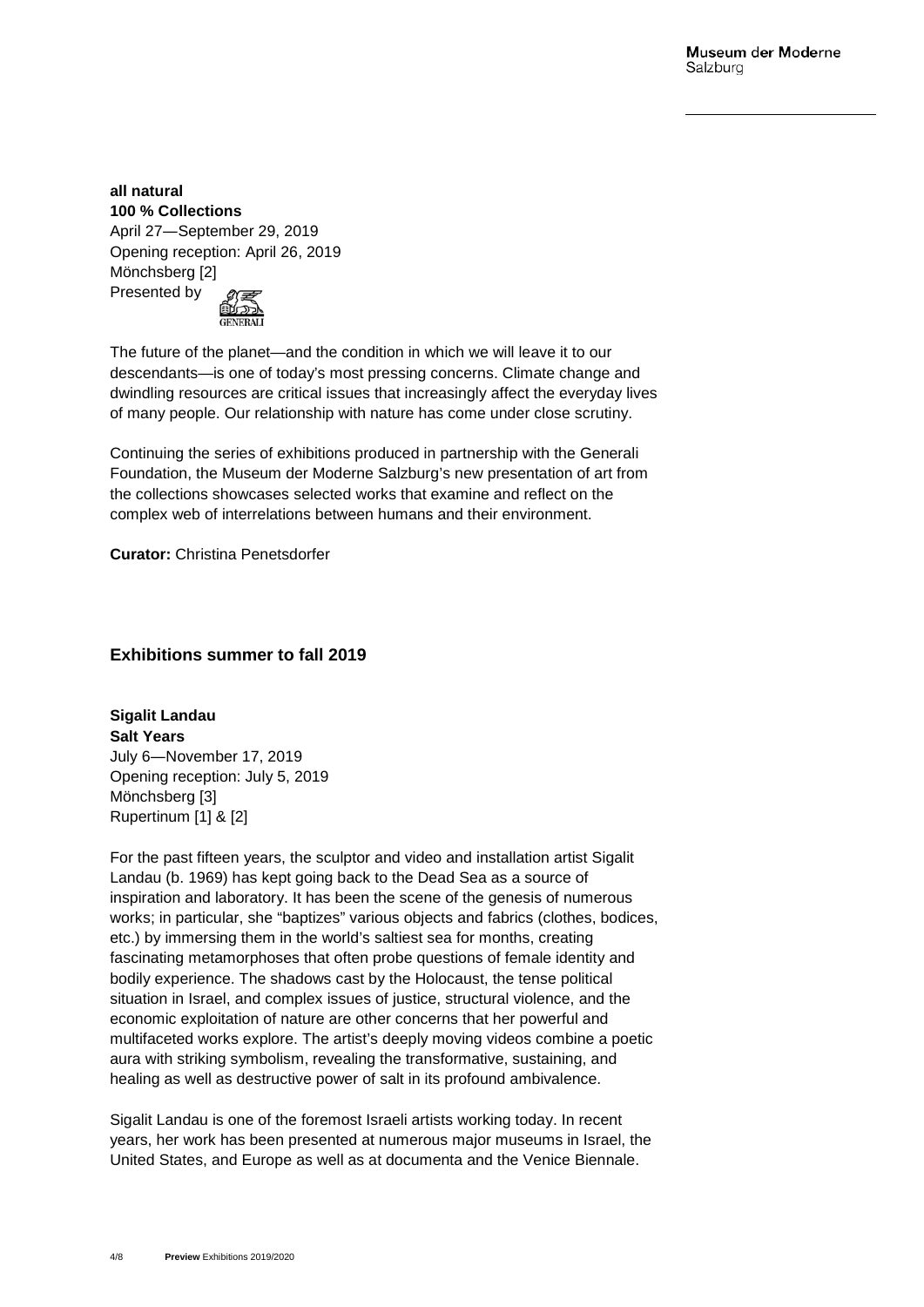The exhibition includes several readymades baptized in the Dead Sea and a selection from Landau's most important works on video.

**Curators:** Thorsten Sadowsky with Marijana Schneider

**Fly Me to the Moon The Moon landing: 50 years on** July 20―November 3, 2019 Opening reception: July 19, 2019 Mönchsberg [4]

July 21, 2019 will bring the fiftieth anniversary of the first time a human set foot on the moon—an excellent occasion to examine the epoch-making event through the lens of art and take stock. Like few achievements before it, the moon landing changed humanity's relationship with its environment. Seeing the Earth from space created unprecedented awareness of the fragility of our existence; the blue planet itself became an emblem of life and its vulnerability.

The exhibition undertakes an excursion into art history, gathering artists' renditions and interpretations of the moon since the days of Galileo Galilei and the invention of the first telescope. Looking back on several centuries of human fascination with the moon, with an emphasis on the twentieth century and the present, it includes copperplate prints and paintings as well as photographs, video art, and multimedia installations.

A catalogue in German and English will be published in conjunction with the exhibition.

The exhibition is produced in cooperation with the Kunsthaus Zürich and cocurated by Cathérine Hug.

With generous support from Pro Helvetia, Swiss Arts Council

**Curators at the Museum der Moderne Salzburg:** Thorsten Sadowsky with Tina Teufel and Christina Penetsdorfer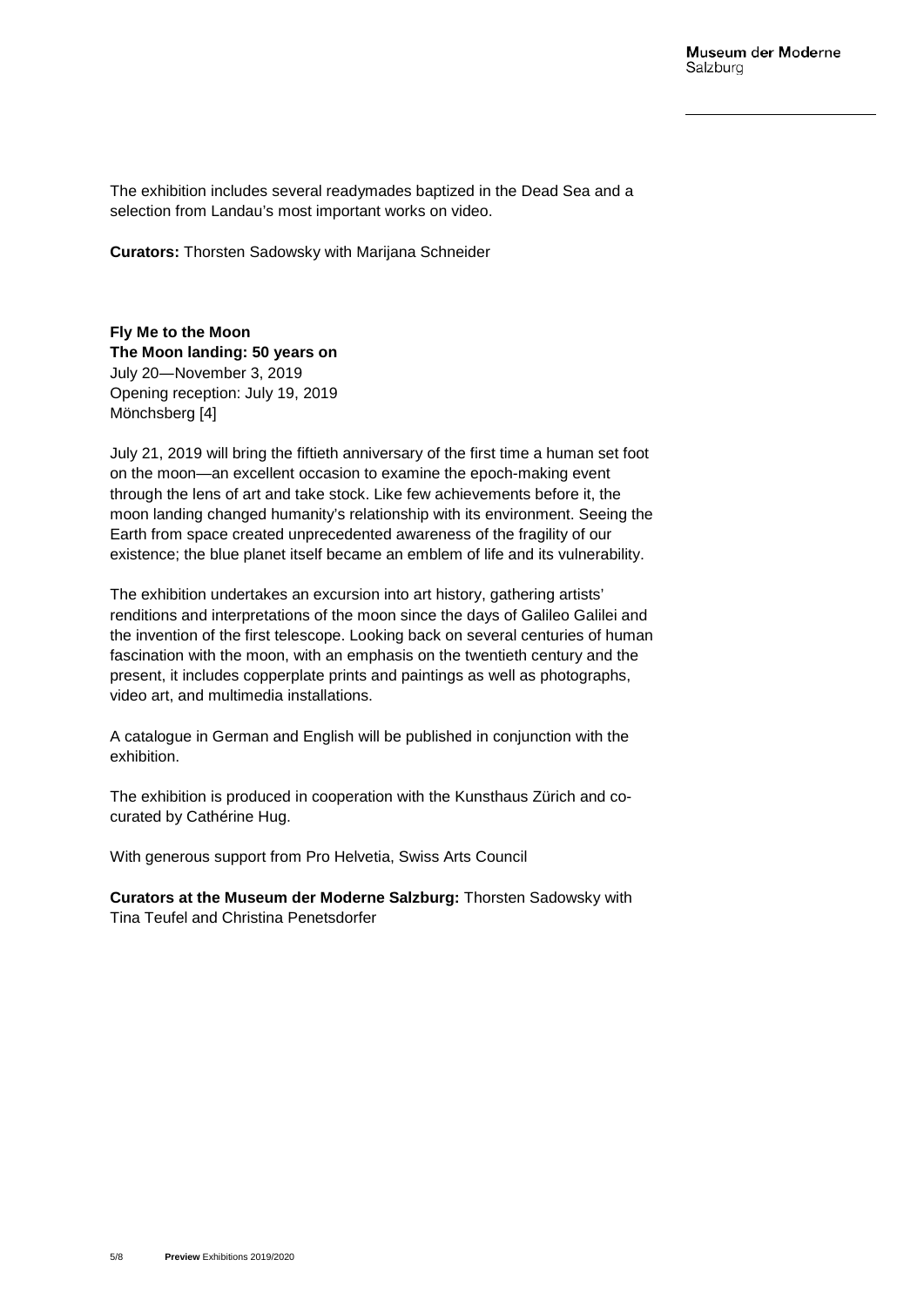# **Exhibitions fall 2018 to spring 2019**

### **Exhibition from the Collections** (working title)

October 19, 2019―March 8, 2020 Opening reception: October 18, 2019 Mönchsberg [2] Presented by

The twelfth thematic presentation developed in partnership with the Generali Foundation from the collections of the Museum der Moderne Salzburg, in which numerous top works from own collections and collections entrusted to the museum such as the Federal Photography Collection and the Generali Foundation together with new acquisitions and rediscoveries are brought into dialogue.

**Curator:** Marijana Schneider

# **Walter Martin & Paloma Muñoz A Mind of Winter**

November 30, 2019―April 19, 2020 Opening reception: November 29, 2019 Rupertinum [1] & [2]

Walter Martin (b. 1953) and Paloma Muñoz (b. 1965), who have been partners in life and work since 1994, are best known for their photographs and sculptures, surreal landscape dioramas in which absurd and bizarre scenes play out.

The meticulously manufactured and extraordinarily detailed snow globes of the *Travelers* series document the fates of those who set out on journeys. Each a miniature world unto itself, they feature an icy wilderness of snowy mountains, blocks of ice, and dead trees, with various characters stuck in more or less hopeless predicaments. Their disconcerting interactions and the calamities that are about to befall them or have already occurred suggest the precariousness and darker aspects of human relationships. Martin & Muñoz's "hilarious nightmares" undermine the nostalgia and sentimentalism that are all over the cultural history of the snow globe. Meanwhile, the dreamy atmosphere engendered by the interplay between glass globe, water, the motif, and driving snow lets them stage eerily beautiful stories, turning a tacky souvenir into a microcosm of existential wintry moods and vehicle for a distinctive deep-black humor.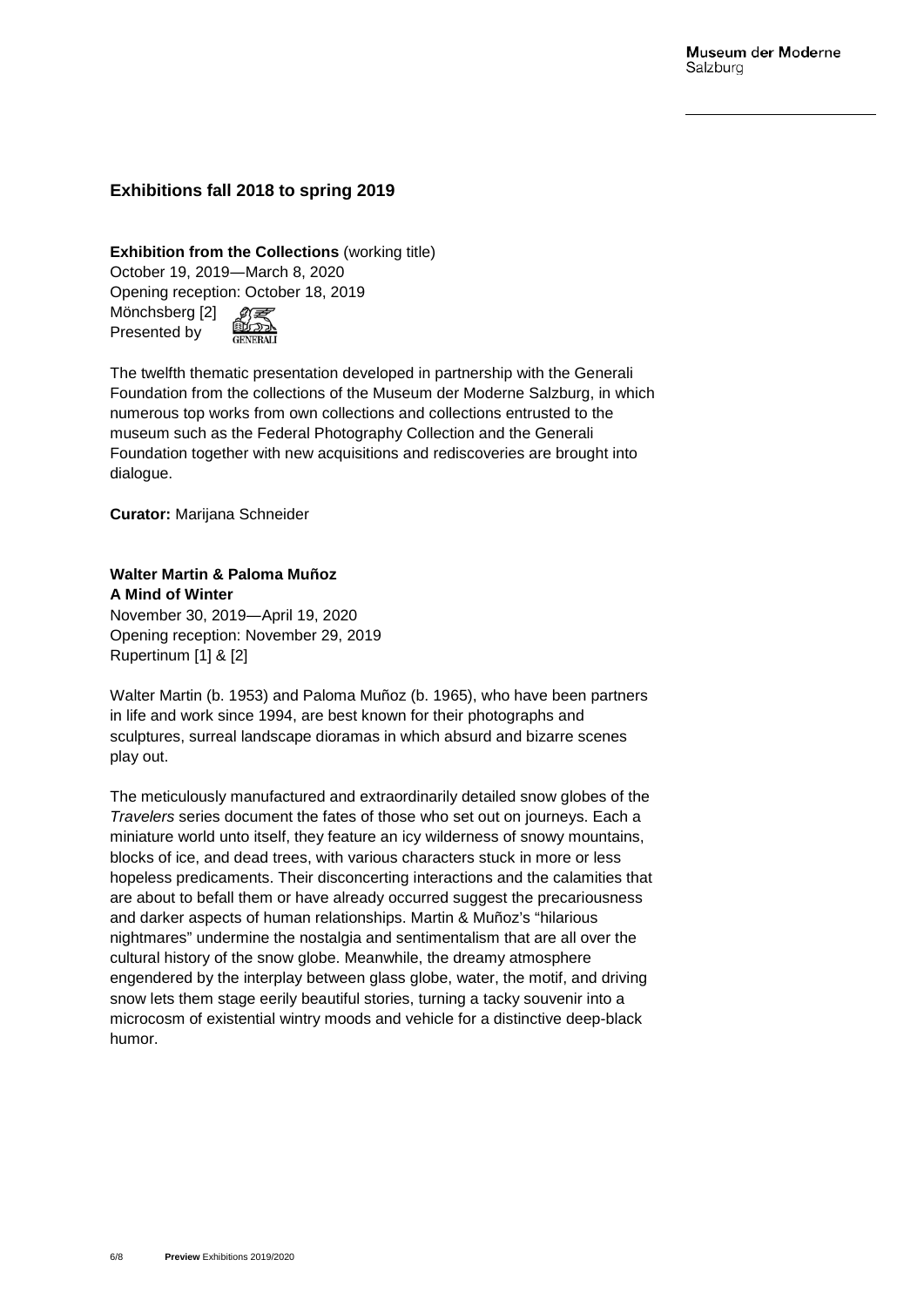The presentation includes sculptures, dioramas, and photographs for a multifaceted introduction to Martin & Muñoz's dystopian universe. A catalogue in German and English will be published in conjunction with the exhibition.

**Curators:** Thorsten Sadowsky with Tina Teufel

**From Book to Rara** (working title) November 30, 2019―April 19, 2020 Rupertinum [2] – Generali Foundation Study Center Presented by



In addition to books, catalogs and periodicals, the study center also houses special collections from the collection of the Museum der Moderne Salzburg and the Generali Foundation. The so-called Rara show in a visually impressive way how artists have dealt with the medium of books. But what can be understood in the context of modern and contemporary art under Rara? What is regarded as precious and what is rare? And how are the focal points of the collection, "preferences" and the respective orientation of institutions in answering these questions and the Rara collection itself reflected? The exhibition traces these topics and immediately seeks to present extraordinary examples of "published art" of the 20th century.

**Curator:** Stefanie Grünangerl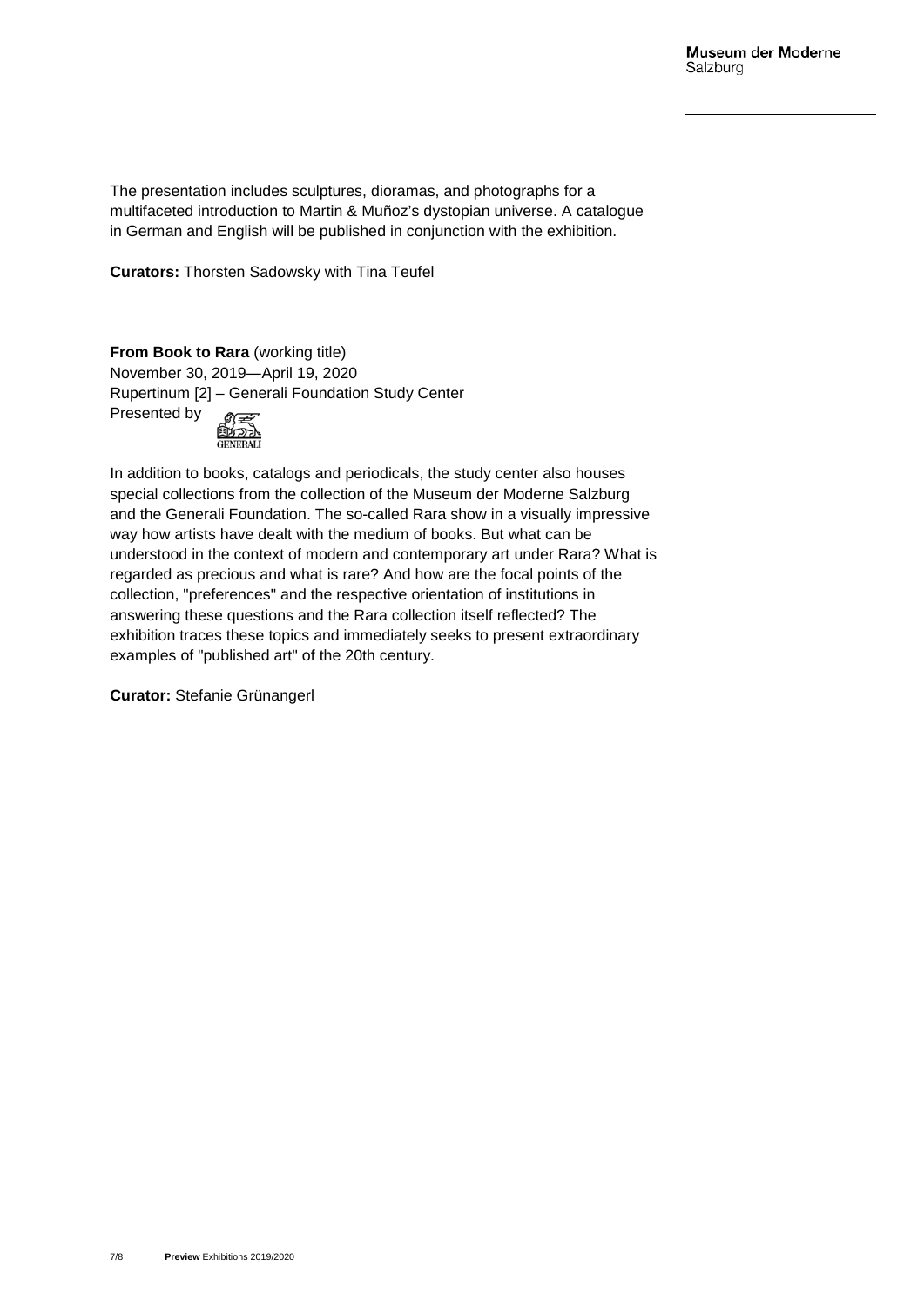#### **The Tip of the Iceberg**

November 30, 2019―April 5, 2020 Opening reception: November 29, 2019 Mönchsberg [3] & [4]

*"How much space should a work of art have […] to 'breathe'?"* Brian O'Doherty*, Inside the White Cube*, 1976.

There is no such thing as a neutral hanging. The practice of arranging visual art in a gallery has a checkered history, which reflects changing attitudes toward art and ideas about what pictures are as well as the political and economic motivations driving collectors, gallery owners, and curators. The notion that art should be displayed before a sober white wall first emerged in the 1920s and subsequently became the accepted standard for exhibitions everywhere. In the 1940s and 1950s, almost all museums were transformed into white cubes. In these settings, art appears as a purely self-reflective system, unmoored in space and time, without any connection to a political or social reality outside it. Starting in the 1960s, artists and critics of the museum as an institution discussed the ambivalent potential of the white museum gallery, its capacity to endow any object with an aura and turn it into a fetish not unlike a luxury good. In light of this history, museums do well to periodically reconsider the premises of their four central responsibilities: the collection, preservation, and scholarly study of art as well as art education.

To this purpose, we will mount a thoroughly redesigned presentation of the Museum der Moderne Salzburg's heterogeneous holdings, using every square inch of the galleries' walls and floors. An expedition into the less familiar regions of the collections, the grand exhibition will also unearth treasures that have not seen the spotlight of a public presentation in decades. A sophisticated and visually appealing tableau encapsulating the museum's collections, it will exemplarily illustrate art-historical classificatory principles and the changing practice of exhibition-making.

**Curators:** Thorsten Sadowsky with the Curatorial Team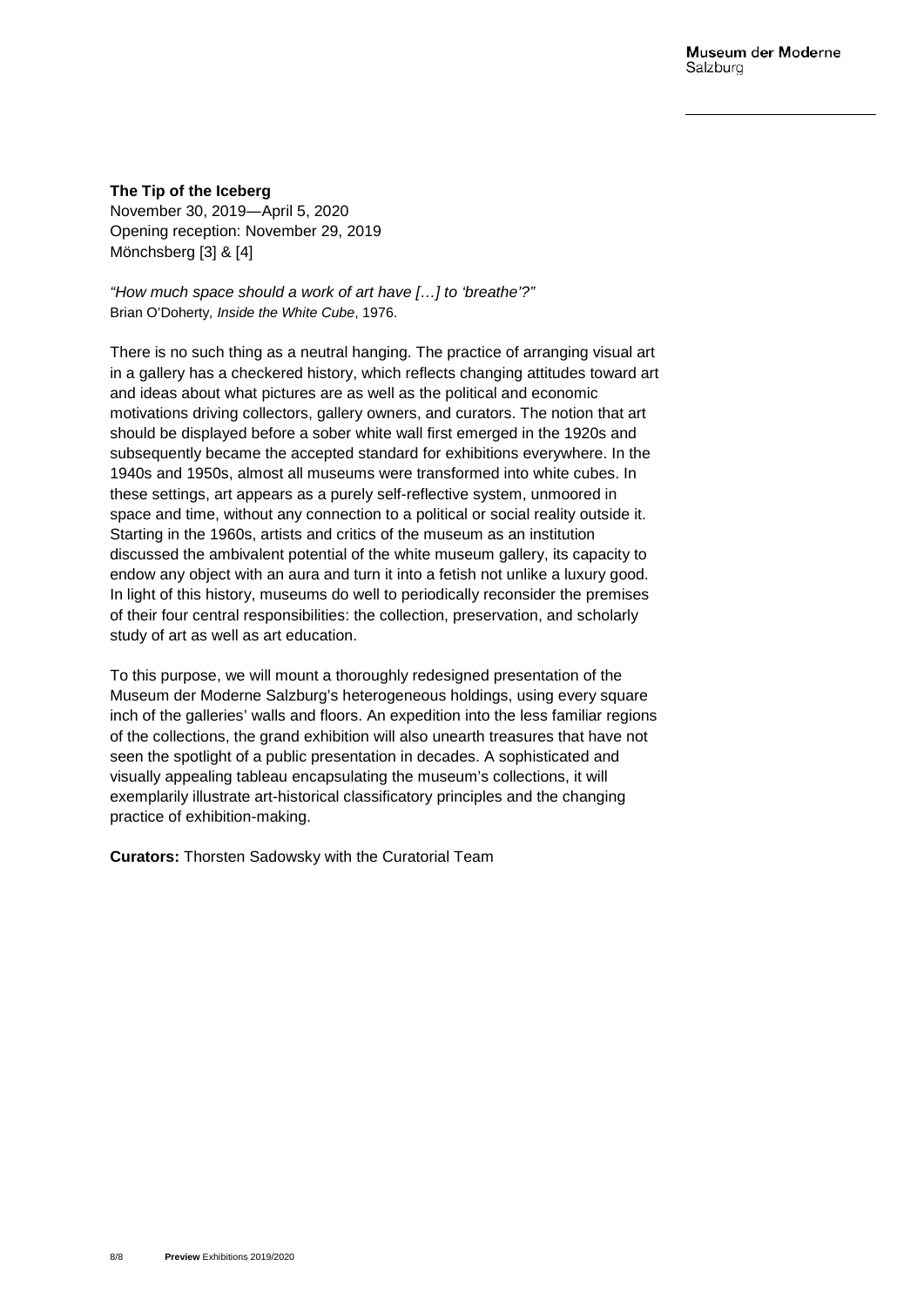# **Press Images**

# **Program 2019**

5 December 2018 Mönchsberg Auditorium

**The use of visual material is permitted exclusively in connection with coverage of the exhibition and with reference to the cited picture captions and copyrights. No work may be cut nor altered in any way. Download:<http://www.museumdermoderne.at/en/press/press/>**





*Ernst Ludwig Kirchner The Painter as Photographer* 2 March―16 June 2019 Mönchsberg [3]

**Ernst Ludwig Kirchner** Self-portrait, around 1928 Glasnegativ Kirchner Museum Davos, Donation Estate Ernst Ludwig Kirchner 1992

*Asger Jorn The Printed Œuvre* 23 March―30 June 2019 Mönchsberg [4]

**Asger Jorn** *Untitled,* 1955 Colored potato print, watercolors Museum Jorn, Silkeborg, © Donation Jorn, Silkeborg / Bildrecht, Vienna, 2018



*Humanity in Photographs Recent Acquisitions of the Federal Photography Collection* 6 April―16 June 2019 Rupertinum [1] & [2]

**Nilbar Güres-Rein** *Non sex belt,* 2014 Chromogenic print Federal Photography Collection at the Museum der Moderne Salzburg



### **Museum der Moderne** Salzburg

#### **Press**

Mönchsberg 32 5020 Salzburg Austria

T +43 662 842220-601 F +43 662 842220-700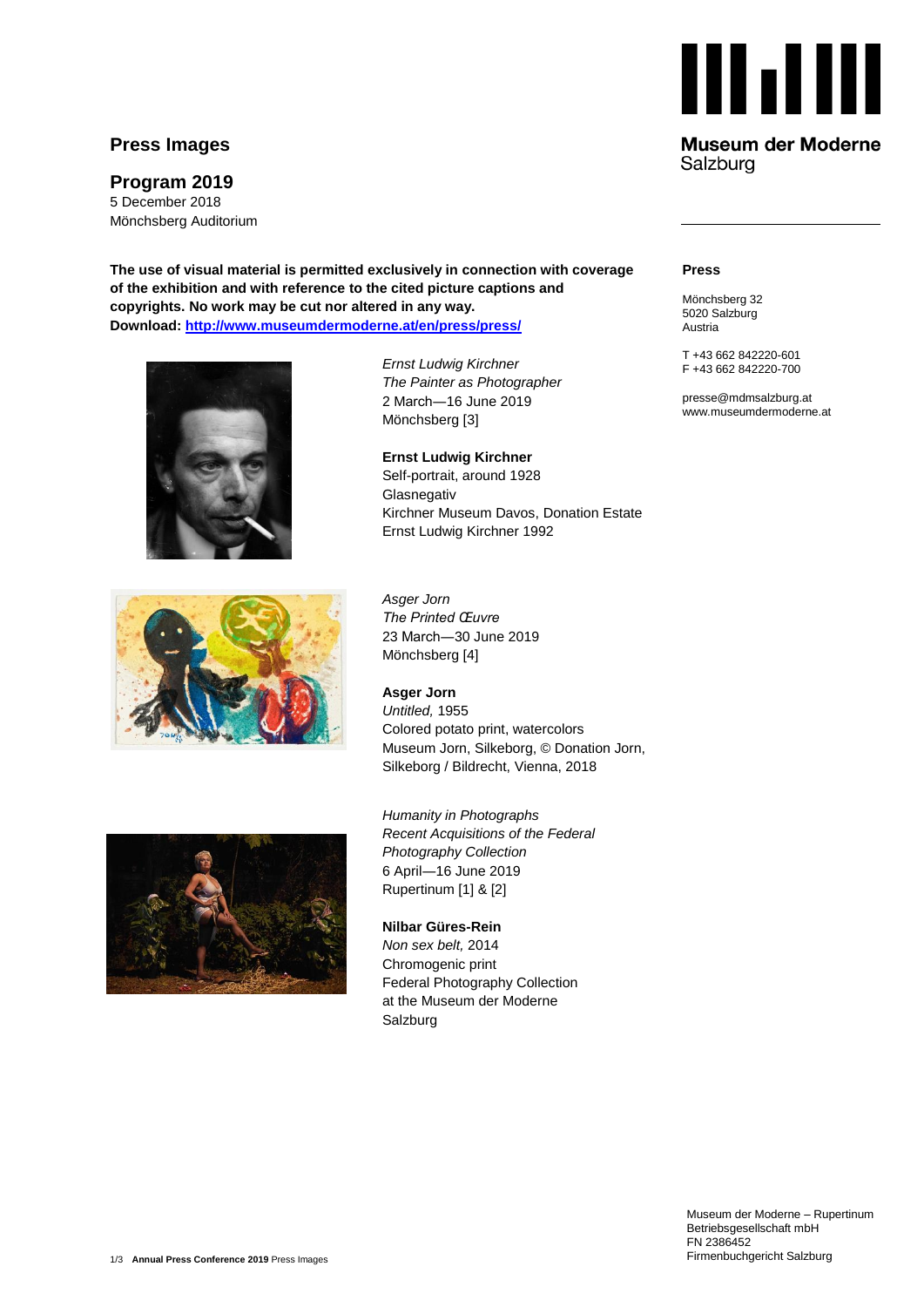

*Sigalit Landau Salt Years* 6 July―17 November 2019 Mönchsberg [3] Rupertinum [1] & [2]

**Sigalit Landau** *DeadSee*, 2005 Videostill © Sigalit Landau





*Fly Me to the Moon The Moon landing: 50 years on* 20 July―3 November 2019 Mönchsberg [4]

**Vladimir Dubossarsky & Alexander Vinogradov** *Cosmonaut No. 1*, 2006 Oil on canvas Courtesy Vladimir Dobrovolski

*Fly Me to the Moon The Moon landing: 50 years on* 20 July―3 November 2019 Mönchsberg [4]

### **Yinka Shonibare MBA** *Spacewalk*, 2002 Cotton fabric with screen printing, fiberglass, plywood, vinyl, plastic, steel Stephen Friedman Gallery, London, © Bildrecht, Vienna, 2018



*Walter Martin & Paloma Muñoz A Mind of Winter* 30 November 2019―19 April 2020 Rupertinum [1] & [2]

**Walter Martin & Paloma Muñoz**  *The Orchard at Night*, 2006 Chromogenic print Courtesy the artists

#### **Press**

T +43 662 842220-601 F +43 662 842220-700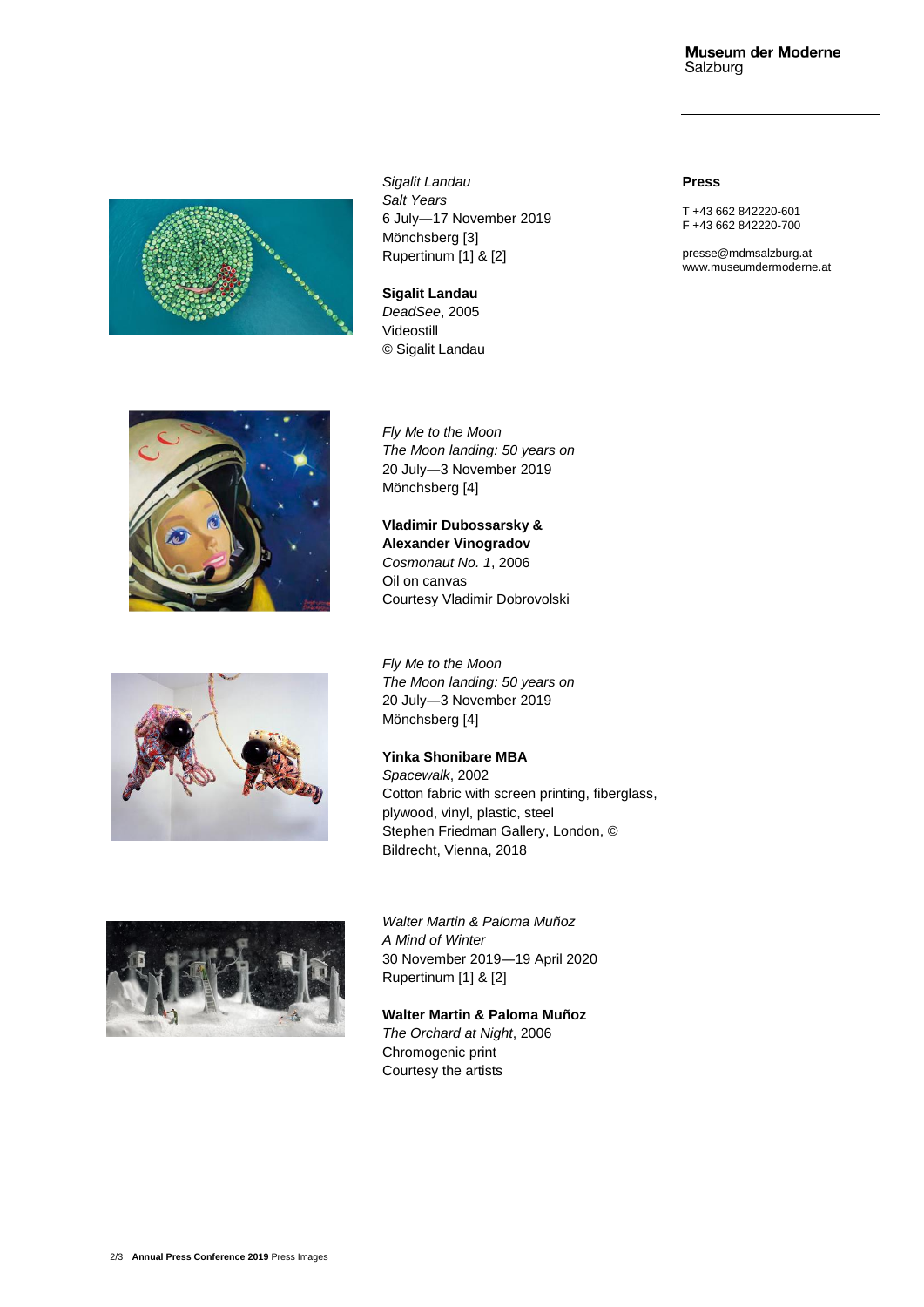



*Walter Martin & Paloma Muñoz A Mind of Winter* 30 November 2019―19 April 2020 Rupertinum [1] & [2]

## **Walter Martin & Paloma Muñoz**

*Traveler 208*, 2003 Chromogenic print Courtesy the artists

*The Tip of the Iceberg* 30 November 2019―5 April 2020 Mönchsberg [3] & [4]

### **Gustav Klimt**

*Study for the portrait of Amalie Zuckerkandl,*  around 1917/18 Pencil on paper Museum der Moderne Salzburg―Donation by the Galerie Kunst der Gegenwart (Grafische Werkstatt im Traklhaus, Salzburg) Photo: Bettina Salomon

#### **Press**

T +43 662 842220-601 F +43 662 842220-700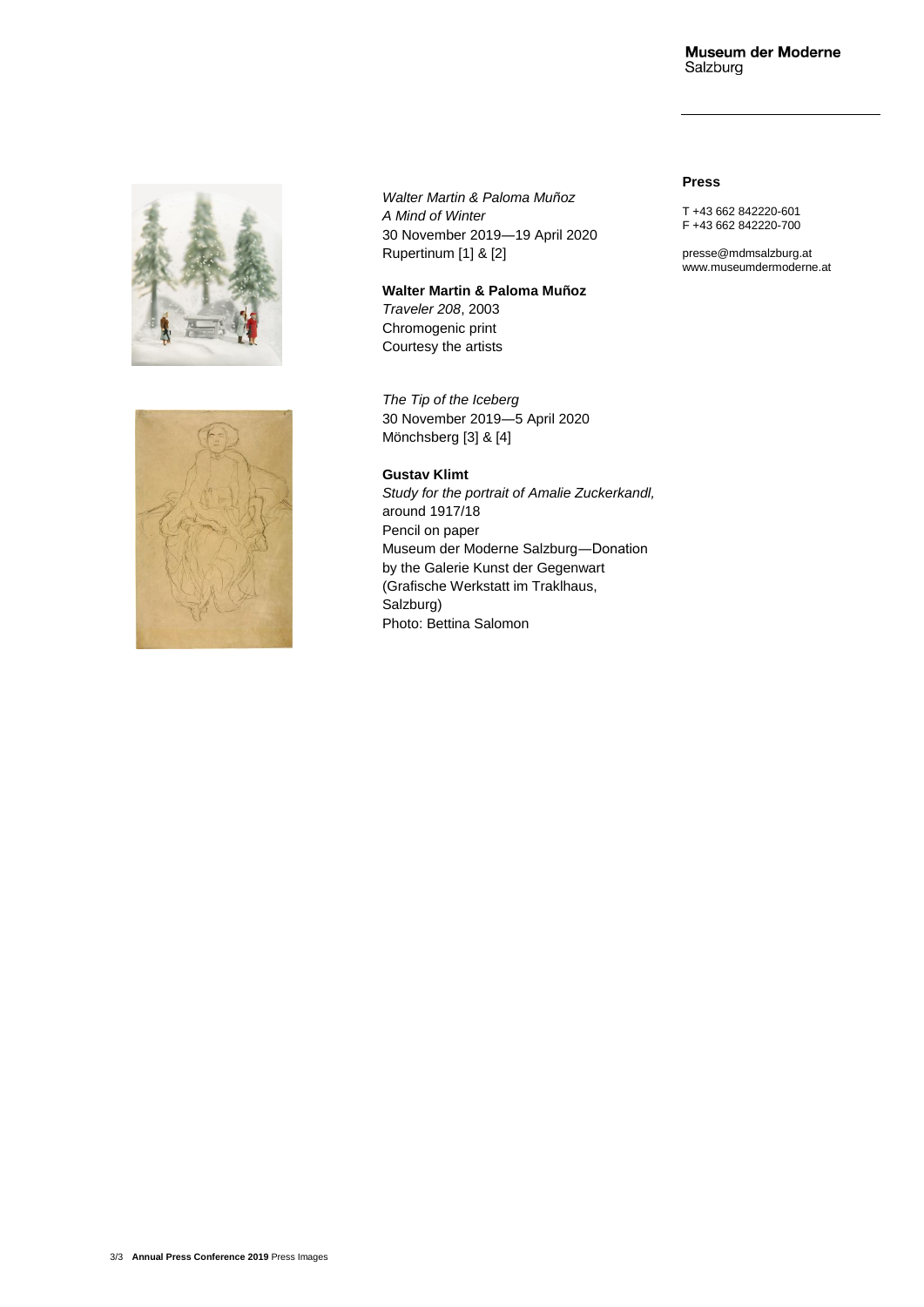

**Museum der Moderne Salzburg Dates 2019**

**Ernst Ludwig Kircher The Painter as Photographer** 2 March―16 June 2019 Press Talk: 1 March 2019 Mönchsberg [3]

**Asger Jorn The Printed Oeuvre** 23 March―30 June 2019 Press Talk: 22 March 2019 Mönchsberg [4]

**Humanity in Photographs Recent Acquisitions of the Federal Photography Collection** 6 April―16 June 2019 Press Talk: 5 April 2019 Rupertinum [1] & [2]

**Sun stop!** (working title) 6 April―16 June 2019 Press Talk: 5 April 2019 Rupertinum [2] Generali Foundation Study Center

**all natural 100 % Collections** (working title) 27 April―29 September 2019 Press Talk: 26 April 2019 Mönchsberg [2]

# **Sigalit Landau**

**Salt Years** 6 July―17 November 2019 Press Talk: 5 July 2019 Mönchsberg [3] Rupertinum [1] & [2]

**Fly Me to the Moon The Moon landing: 50 years on** 20 July―3 November 2019 Press Talk: 19 July 2019 Mönchsberg [4]

> Mönchsberg 32 5020 Salzburg Austria

T +43 662 842220-101 F +43 662 842220-700

office@mdmsalzburg.at